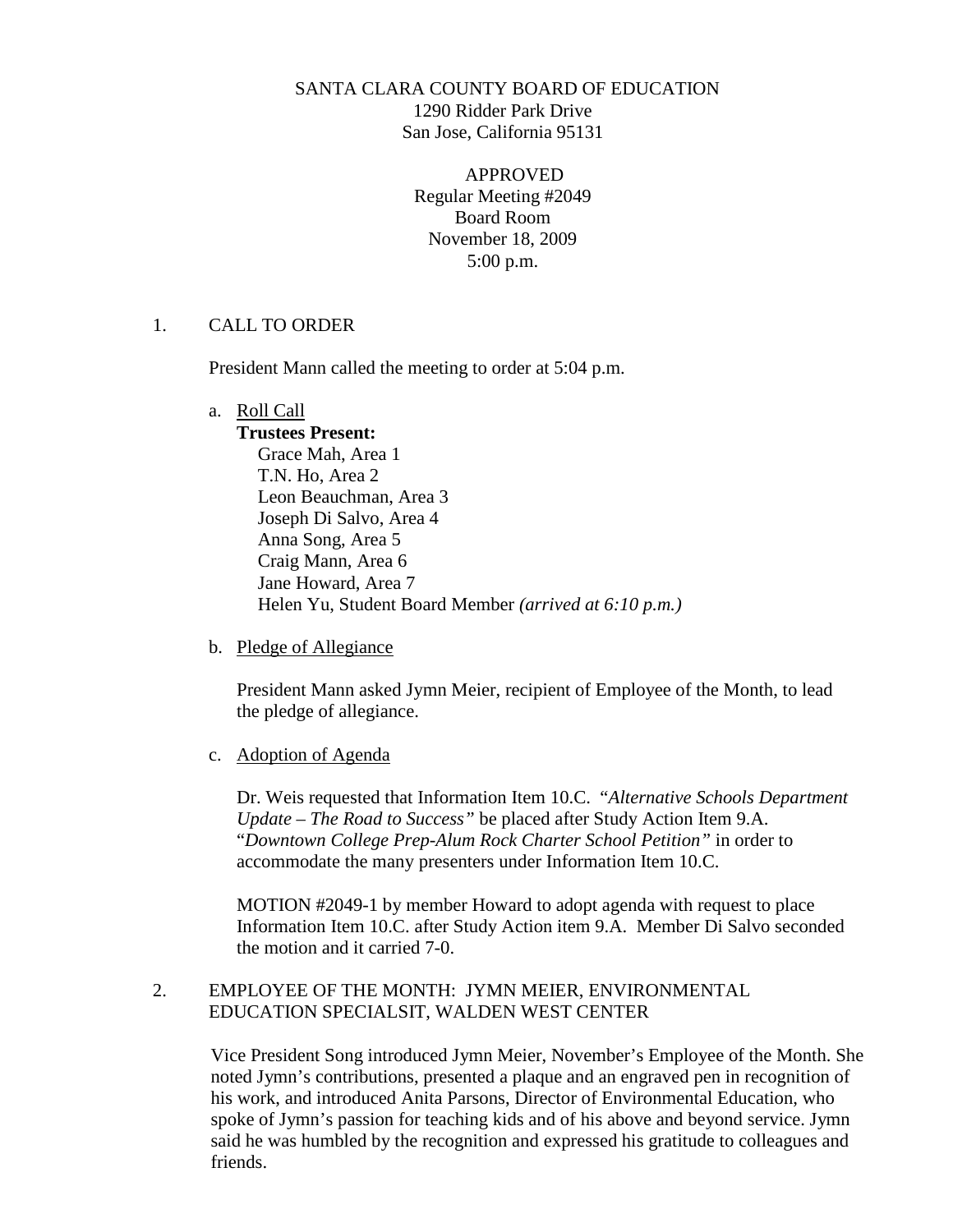## 3. PUBLIC COMMENTS OF PERSONS DESIRING TO ADDRESS THE BOARD OR TO PRESENT PETITIONS

President Mann opened the hearing for public comment. No one wished to address the Board or Dr. Weis.

## 4. CLOSED SESSION

The Board adjourned into Closed Session at 5:26 p.m. to hear the following item:

a. Public Employee Performance Evaluation Title: County Superintendent of Schools

OPEN SESSION – 6:10 p.m.

*(Helen Yu, Student Board Member arrived at 6:10 p.m.)*

# 5. REPORT OF ACTIONS TAKEN IN CLOSED SESSION

President Mann reported that, in the matter of Agenda Item 4, "*Public Employee Performance Evaluation*, *Title: County Superintendent of Schools*" there were no reportable actions.

## 6. CORRESPONDENCE

- Email dated November 6, 2009, from Dale Warner, addressed to the Board of Education, et al, titled: "The Racially Charged Roll-Out of SJ2020: Part One"
- Email dated November 9, 2009, from Dale Warner, addressed to the Board of Education, et al, titled: "The Racially Charged Roll-Out of SJ2020: Part Two"
- Email dated November 11, 2009, from Dale Warner, addressed to the Board of Education and et al, titled: "The Racially Charged Roll-Out of SJ2020: Part Three"
- Email dated November 13, 2009, from Dale Warner, addressed to the Board of Education, et al, titled: "The Racially Charged Roll-Out of SJ2020: Part Four"

## 7. CONSENT ACTION ITEM

- a) Request Approval of Minutes of Regular Meeting of October 21, 2009 (#2048)
- b) Request Approval of Purchase Order Exceeding \$100,000
- c) Request Acceptance of Grant Award Notifications

MOTION #2049-2 by Vice President Song that the Board approve Consent Action Items A through C. Member Mah seconded the motion and it carried 7-0.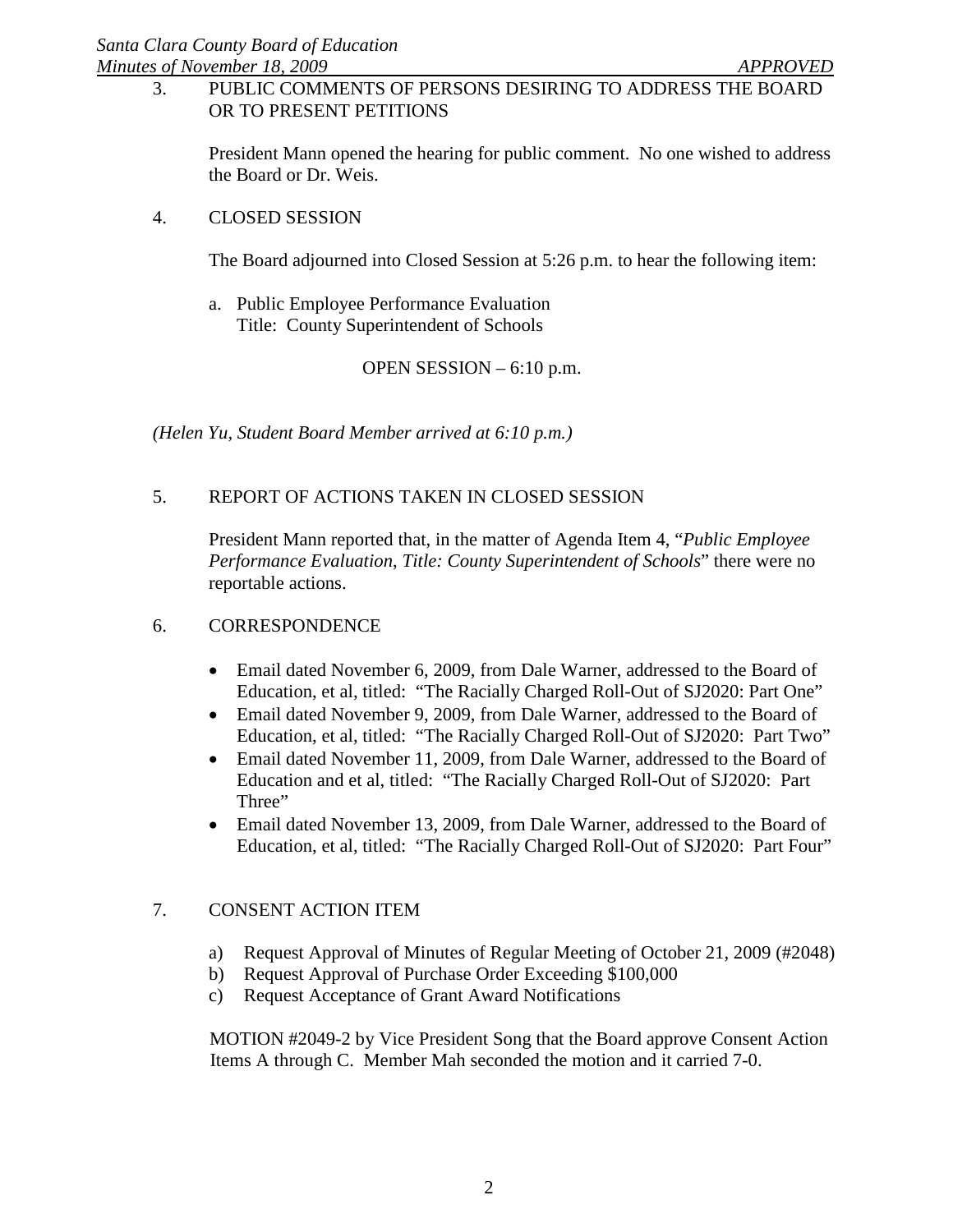8. PUBLIC HEARING

a. Public Hearing and Sunshine on the Reopener Proposal from the Association of County Educators / California Teachers Association (ACE/CTA) to the County Superintendent

President Mann opened the hearing for public comment. No one wished to address the Board or Dr. Weis.

b. Public Hearing and Sunshine on the Reopener Proposal from the County Superintendent of Schools to the Association of County Educators / California Teachers Association (ACE/CTA)

President Mann opened the hearing for public comment. No one wished to address the Board or Dr. Weis.

## 9. STUDY ACTION ITEMS

a. Downtown College Prep-Alum Rock Charter School Petition

Board Members asked clarifying questions of staff.

MOTION #2049-3 by Vice President Song that the Board approve the appeal petition from Downtown College Prep—Alum Rock Charter School for an initial period of five years of school operation, commencing July 1, 2010 and continuing through June 30, 2015. Member Howard seconded the motion and it carried 7-0.

The resolution was adopted by the following roll call vote: AYE: President Mann, Vice President Song and members Beauchman, Ho, Mah, Di Salvo and Howard NO: -none-ABSTAIN: -none-ABSENT: -none-PREFERENTIAL VOTE: Helen Yu, Student Board Member

#### Recess

The Board broke for recess at 6:35 p.m. and reconvened into Open Session at 6:41 p.m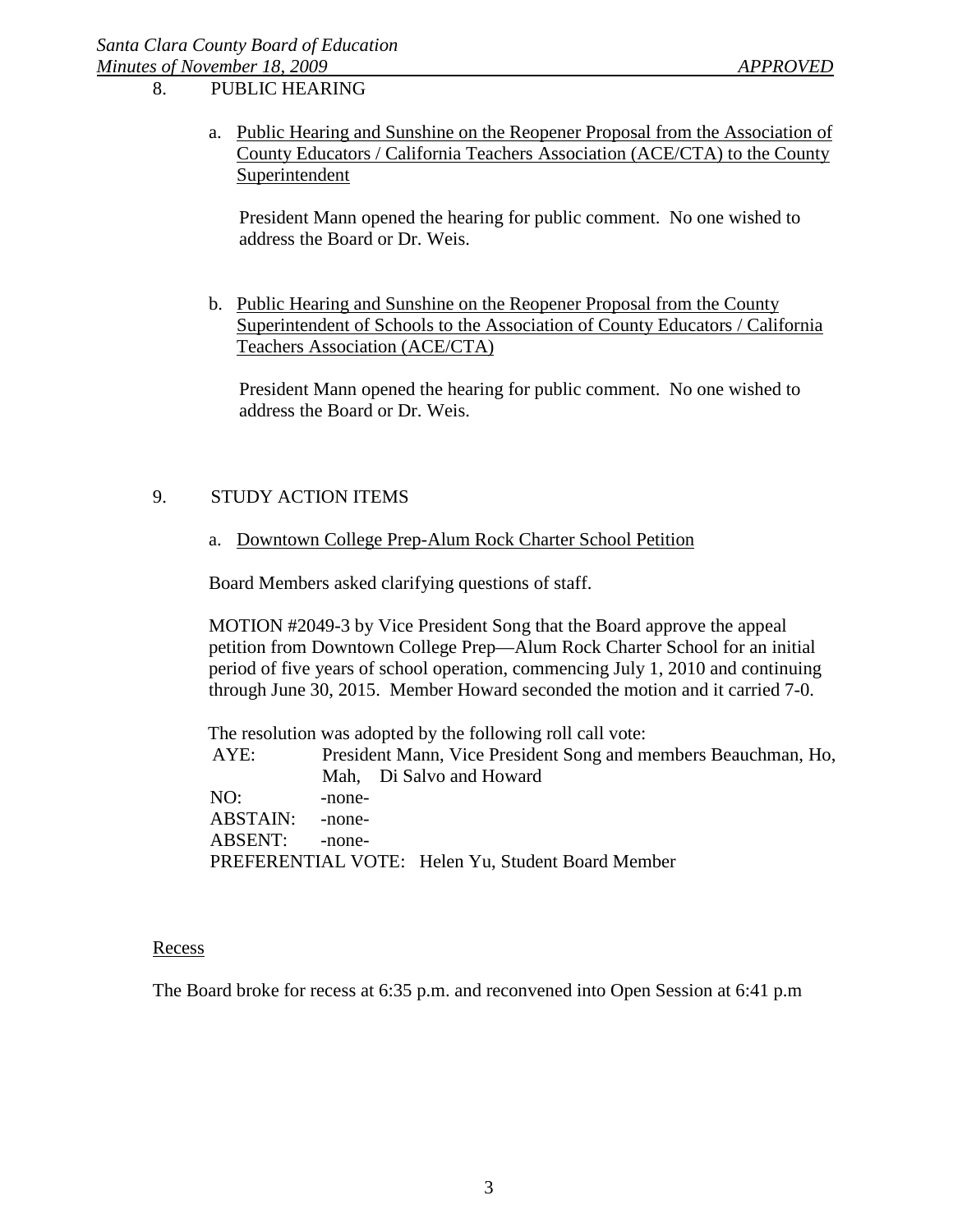## CHANGE IN AGENDA

## 10. INFORMATION

c. Alternative Schools Department Update – "The Road to Success"

Joe Fimiani, Chief Schools Officer, provided an introduction to the Alternative Schools Department update and Paula Mitchell, Director of Alternative Schools Department provided a history on the programs of the Alternative Schools Department and the vision for 2020. Ms. Mitchell introduced the following individuals who provided an overview of their program and partnership:

### **Staff**

- Joyce Farnum, teacher, Blue Ridge School (James Ranch)
- Lisa Politeo, teacher-in-charge, Muriel Wright
- Amy Sinnott, teacher-in-charge, Osborne School
- Maria Magana, teacher, Stonegate
- David Sharp, teacher, Success Camp
- Loretta Ramos, teacher, Terra Bella
- Chris Clark, teacher, Sunol site (formerly the Foundry School)
- Ralph Wigginton, teacher, Sunol site (formerly the Foundry School)
- Eric Meyer, teacher, Santa Clara Community Campus
- Jesus Meraz, lead teacher, Snell school site
- Michael Hughes, science teacher, Snell school site
- Dawn Martin, teacher-in-charge, Calero School
- Ken Johnson, lead teacher, South County Community School
- Sonia House, Foster Youth Coordinator

### *(Helen Yu, Student Board Member left the meeting – 8:15 p.m.)*

### Partners

- Connie Hernandez-Robbins, San Jose State University
- Judge Patrick Tondreau, presiding judge of Juvenile Court, Santa Clara County Superior Court
- Laura Wegl, probation manager of Muriel Wright Center, Santa Clara County Probation Department
- Carl Tadamura, probation manager at Juvenile Hall, Santa Clara County Probation Department
- Robert DeJesus, probation manager of Community Services, Santa Clara County Probation Department
- Lindley Zink, assistant sheriff, Santa Clara County Sheriff's Department
- George Sanchez, East Side Union High School District
- Patrick Soricone, Alternative Education Collaborative
- Bruce Davis, Silicon Valley Arts council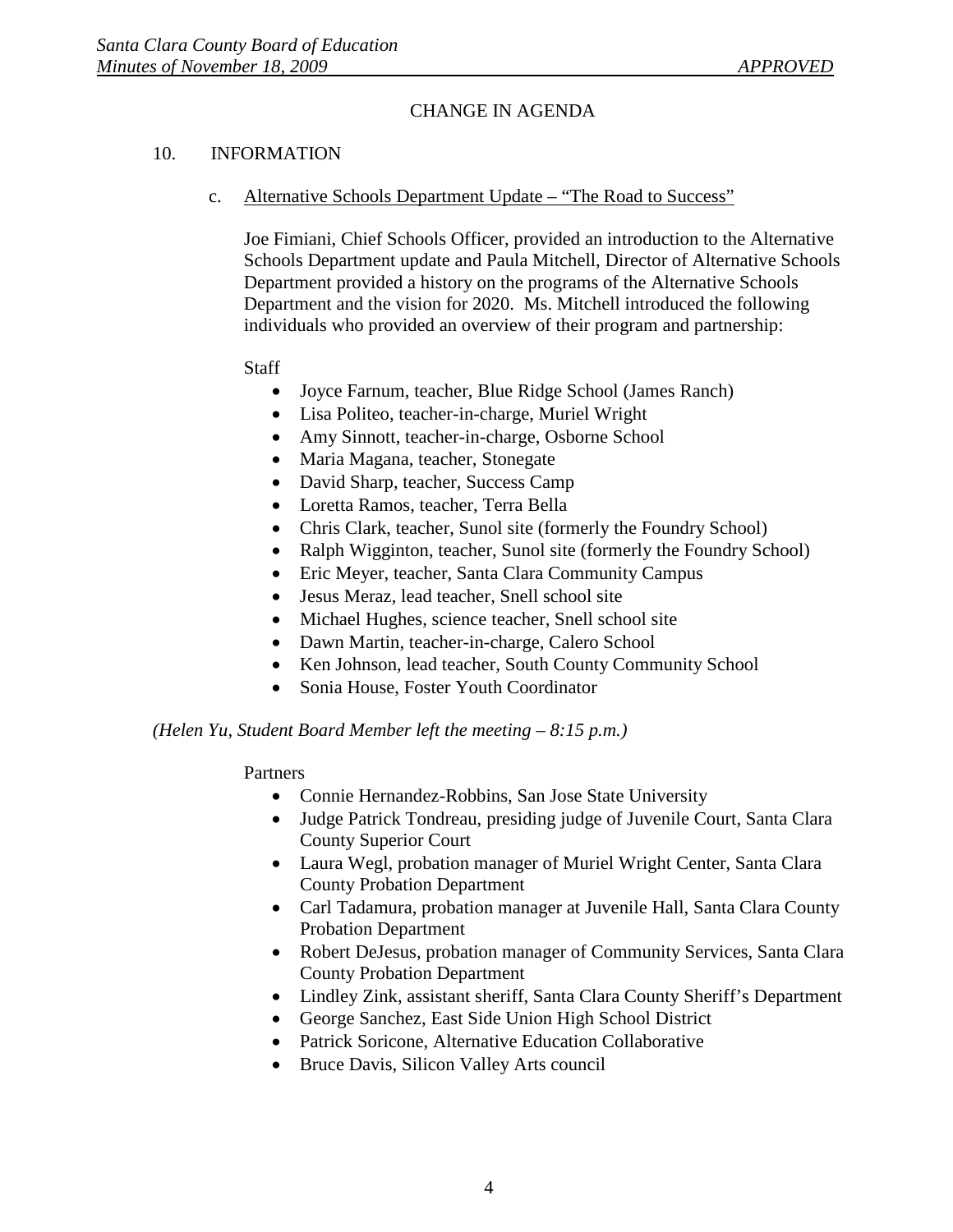- Diem Jones, Silicon Valley Arts Council
- Chike Nwoffiah, Silicon Valley Arts Council
- Misu Kumagai, Silicon Valley Arts Council
- Steve Johnson, Santa Clara University

Alternative School Counselors

- Paul Cachopo
- Angela Aguilar
- Oscar Lamas

Alternative School Principals

- Teri Marrow
- David Wong
- Carey Johnson
- Trucker Clark

Alternative School Students

- Derrick Chuspa
- Jorge Jimenez
- Jessica Vickers
- Tori Barber, teacher, on behalf of student Brittney Boyd

Alternative School Parent

• Dena Ramirez

The following individuals spoke about their concerns regarding the Snell and Sunol School sites and other issues surrounding the Alternative Education program:

- Cassandra Vickers, parent
- Juan Hernandez, former Pathfinder student
- Pedro Suarez, student
- Barbara Hansen, People Acting in Community Together (PACT)
- Mr. and Mrs. Bravo, parents

Board Members asked questions from staff and public speakers.

### **Recess**

The Board broke for recess at 10:10 p.m. and reconvened into Open Session at 10:20 p.m

*(Member Howard left the meeting – 10:10 p.m.)*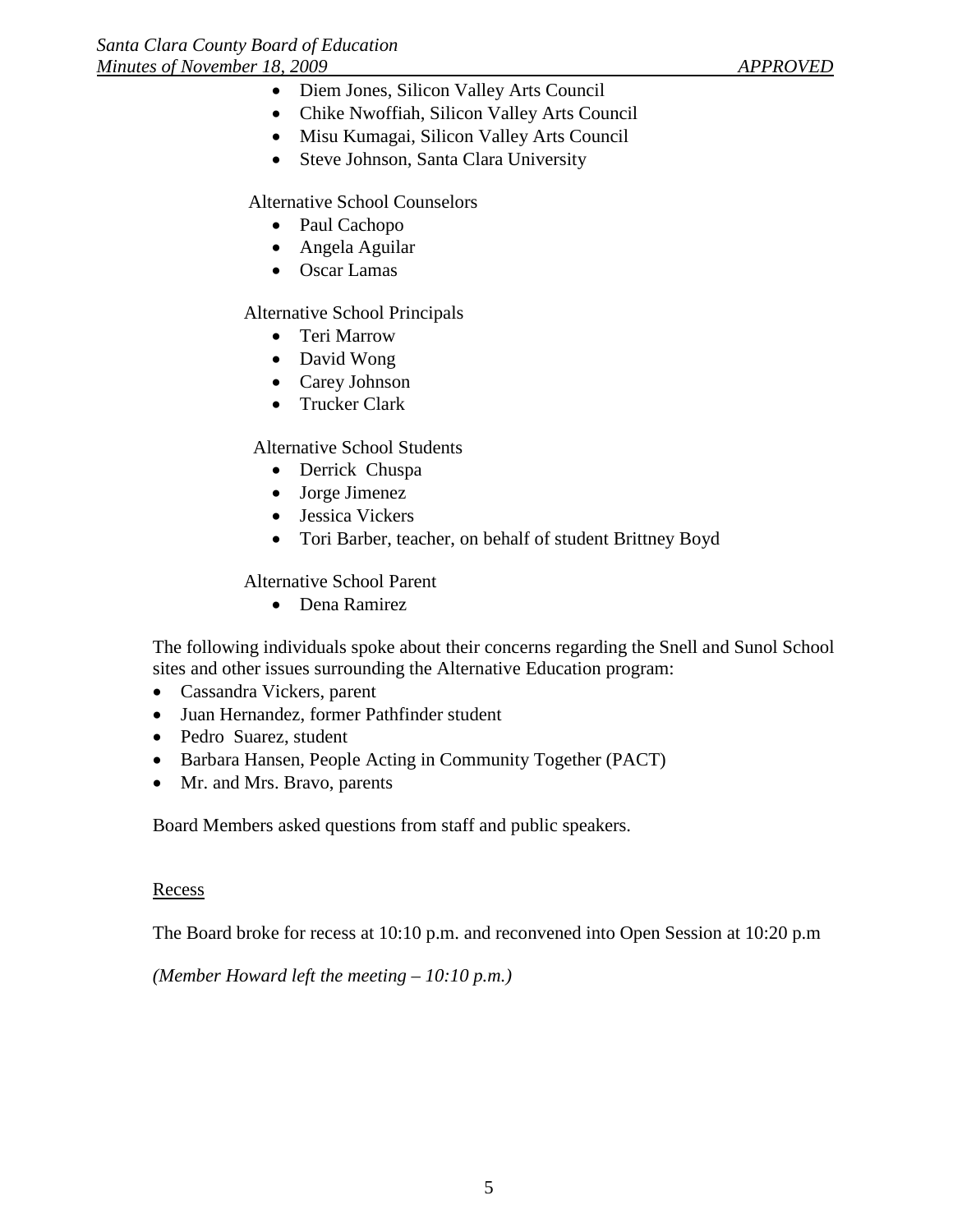# 9. STUDY ACTION ITEMS

b. Request Adoption of Resolution for Signature Authorizations on Contract Between the California Department of Education and the Santa Clara County **Office of Education** 

MOTION #2049-4 by member Ho that the Board adopt the resolution for signature authorizations on contract between the California Department of Education and the Santa Clara County Office of Education. Member Beauchman seconded the motion and it carried 5-0-2 with Vice President Song and member Howard absent.

## c. Adopt the Budget Revisions for the Period Ending September 30, 2009

This item was tabled to the next meeting.

## d. Accept the Monthly Financial Report for the Period Ending September 30, 2009

This item was tabled to the next meeting.

## e. Request Approval of Purchase Order Exceeding \$250,000

MOTION #2049-5 by member Mah that the Board approve the purchase order exceeding \$250,000 for Western Blue. Member Di Salvo seconded the motion and it carried 5-0-2 with Vice President Song and member Howard absent.

### f. Second Reading and Adoption of New 4000 Personnel Board Policies

This item was tabled for the next meeting

### g. Second Reading and Adoption of New Board Bylaws 9000

This item was tabled for the next meeting.

h. Second Reading and Adoption of Revised Board Bylaw 9111 (formerly BB8210)

This item was tabled for the next meeting.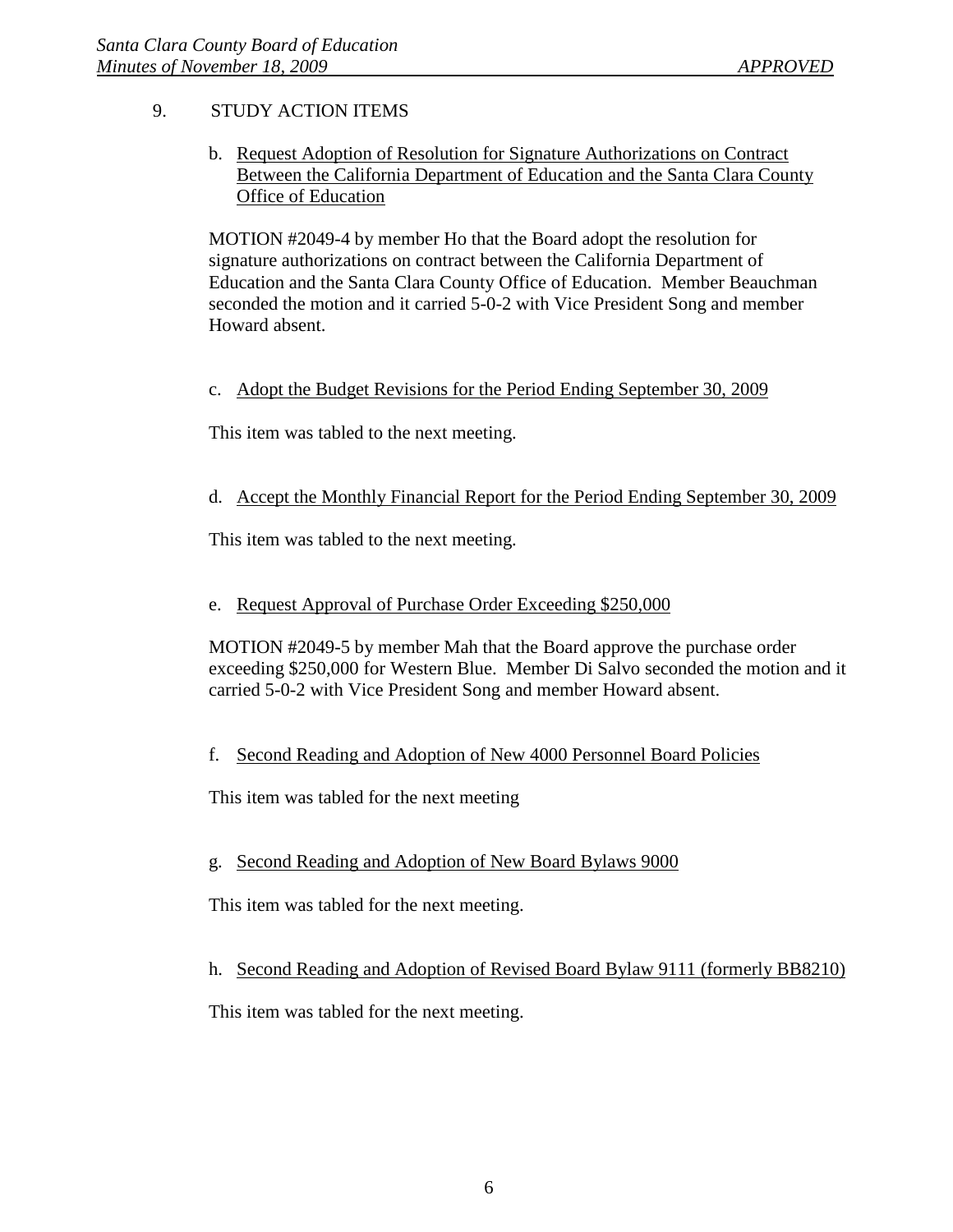# 10. INFORMATION

a. Legal Matters/Issues – Letter from Rogelio Ruiz, Rehon & Roberts, in response to member Beauchman's Request for Additional Clarity on the Sunol Matter (see October 21, 2009 Agenda)

Dr. Weis provided a summary on the letter from Rogelio Ruiz of Rehon & Roberts in response to member Beauchman's request for additional clarity on the Sunol matter. Mr. Beauchman commented on the contents of the letter.

b. Legal Matters/Issues – Letter from the Board President to County Superintendent of Schools Regarding Conflict of Interest Inquiry

President Mann read the letter addressed to Dr. Weis.

## d. AB 139 Update

Dr. Weis explained that the AB 139 review continues and hopes to have the report by mid to late December.

## e. Santa Clara County Board of Education's Quaterly Expenses

Board members reviewed their quarterly expenses.

### f. County Committee on School District Organization

Dr. Cary Dritz, Deputy Superintendent, provided an update on the activities of the County Committee on School District Organization.

### g. Board Committee Reports

### Leon Beauchman

Juvenile Justice System Collaborative (JJSC)

■ Attended a recent meeting on JJSC

### T.N. Ho

Joint Legislative Advisory Committee (JLAC)

■ Attended a JLAC meeting prior to today's Board meeting